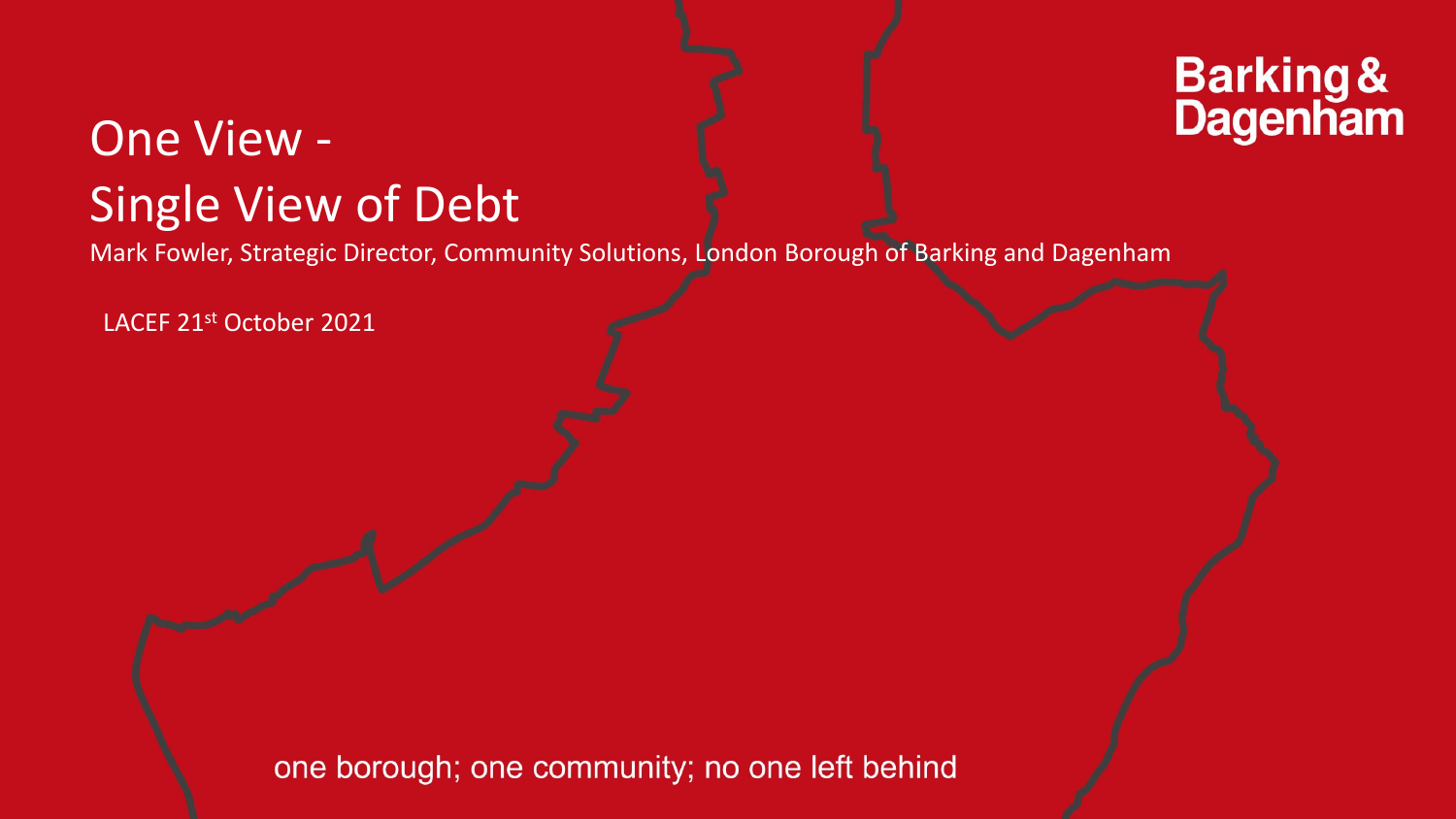### About Barking and Dagenham

This is us. We are an outer East London borough 9 miles outside Central London on the banks of the river Thames, part of the Thames Gateway subregion. The borough has changed a lot in recent years and will continue to change. We are London's Growth Opportunity.



As the fastest growing borough in London, 50,000 new homes and 20,000 new jobs will be delivered over the next 20 years. Barking & Dagenham is the youngest borough in London with the highest proportion of u16s. And our population is growing. By 2037 we expect our population to be 275,000.

As the infographic (right) shows, outcomes for residents aren't good enough and levels of deprivation remain high. This is why we have bold ambitions to grow the borough inclusively, to ensure no one is left behind as we harness our growth potential.

You can find more about outcomes in the borough by visiting our Borough Data Explorer.

More detail on the borough's ambition and vision is set out in our Borough Manifesto.

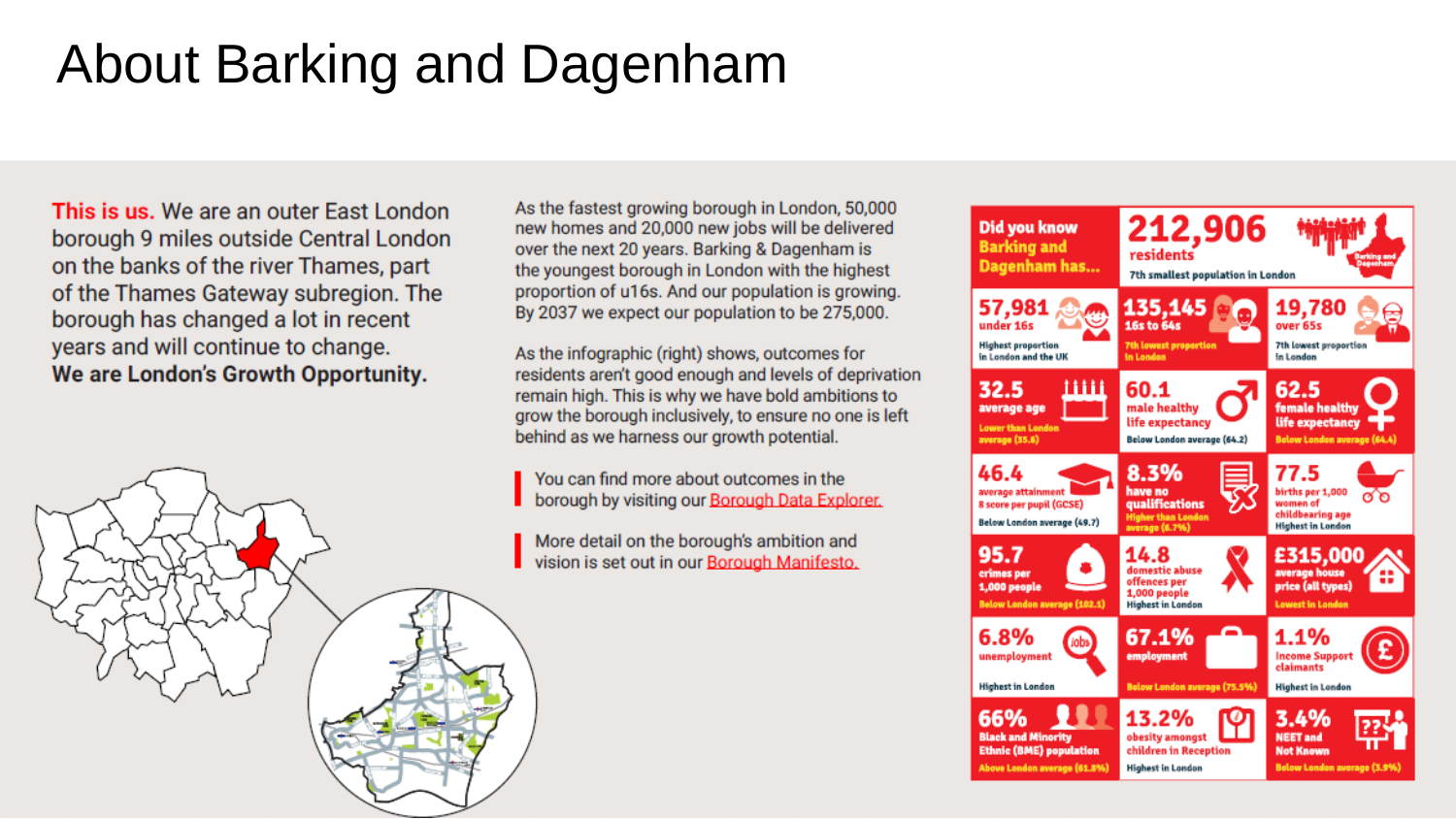### What LBBD set out to achieve

#### **Our ambition:**

An ethical, joined up and data driven approach to the collection, management and prevention of debt to:

- Increase debt collection rate of debt owed to the council
- Predict vulnerabilities and prevent escalation of need by better utilising data and targeting support
- Use resources as effectively and efficiently as possible, ensuring that the right interventions are targeted at people where they can add most value

#### **What do we want to achieve from a Single View of Debt?**

| <b>Individual level insight</b>                                                                                                                                                                                                                                                                                                                                                              | <b>Targeted cohort identification</b>                                                                                                                                                                                                                                                                                                                                              | <b>Understanding debt</b><br>population                                                                                                                                                                                                                                                                                                               | <b>Data</b>                                                                                                                                                                                                                                                                                                                                     |
|----------------------------------------------------------------------------------------------------------------------------------------------------------------------------------------------------------------------------------------------------------------------------------------------------------------------------------------------------------------------------------------------|------------------------------------------------------------------------------------------------------------------------------------------------------------------------------------------------------------------------------------------------------------------------------------------------------------------------------------------------------------------------------------|-------------------------------------------------------------------------------------------------------------------------------------------------------------------------------------------------------------------------------------------------------------------------------------------------------------------------------------------------------|-------------------------------------------------------------------------------------------------------------------------------------------------------------------------------------------------------------------------------------------------------------------------------------------------------------------------------------------------|
| • Staff can easily access a<br>consolidated Single View of<br>Debt at an individual level to<br>support case work<br>• Staff can access information<br>about what benefits an<br>individual is claiming and what<br>they may be entitled to, to<br>enable targeted benefits<br>maximisation activity, as well as<br>access to information about<br>wider vulnerabilities in the<br>household | • Priority cohorts can be<br>defined and identified to<br>enable targeted proactive<br>contact where services can<br>deliver an outcome (e.g.<br>maximise benefit take up)<br>• Segmentation of cases for<br>targeted enforcement action,<br>including priority referrals to<br><b>Enforcement Agents,</b><br>potential attachments to<br>earning/benefits, charging<br>orders etc | • Develop a better<br>understanding of the debt<br>population to inform and<br>shape operational activity and<br>resident journeys, e.g.:<br>• Propensity to pay for both<br>in and out of borough<br>debt<br>• Top debtors based on<br>size of debt<br>• Households with<br>escalating levels of debt<br>• Engagement with wider<br>council services | • Data is accurate and updated in<br>a timely way; priority debt data<br>extracts are updated on a<br>weekly basis<br>• Regular re-assessment of<br>debtor categorisation process to<br>continuously improve data<br>analysis<br>• Regular review of data sources<br>and rules with an agreed<br>process for managing updates<br>and amendments |
|                                                                                                                                                                                                                                                                                                                                                                                              |                                                                                                                                                                                                                                                                                                                                                                                    |                                                                                                                                                                                                                                                                                                                                                       |                                                                                                                                                                                                                                                                                                                                                 |

## **Barking &<br>Dagenham**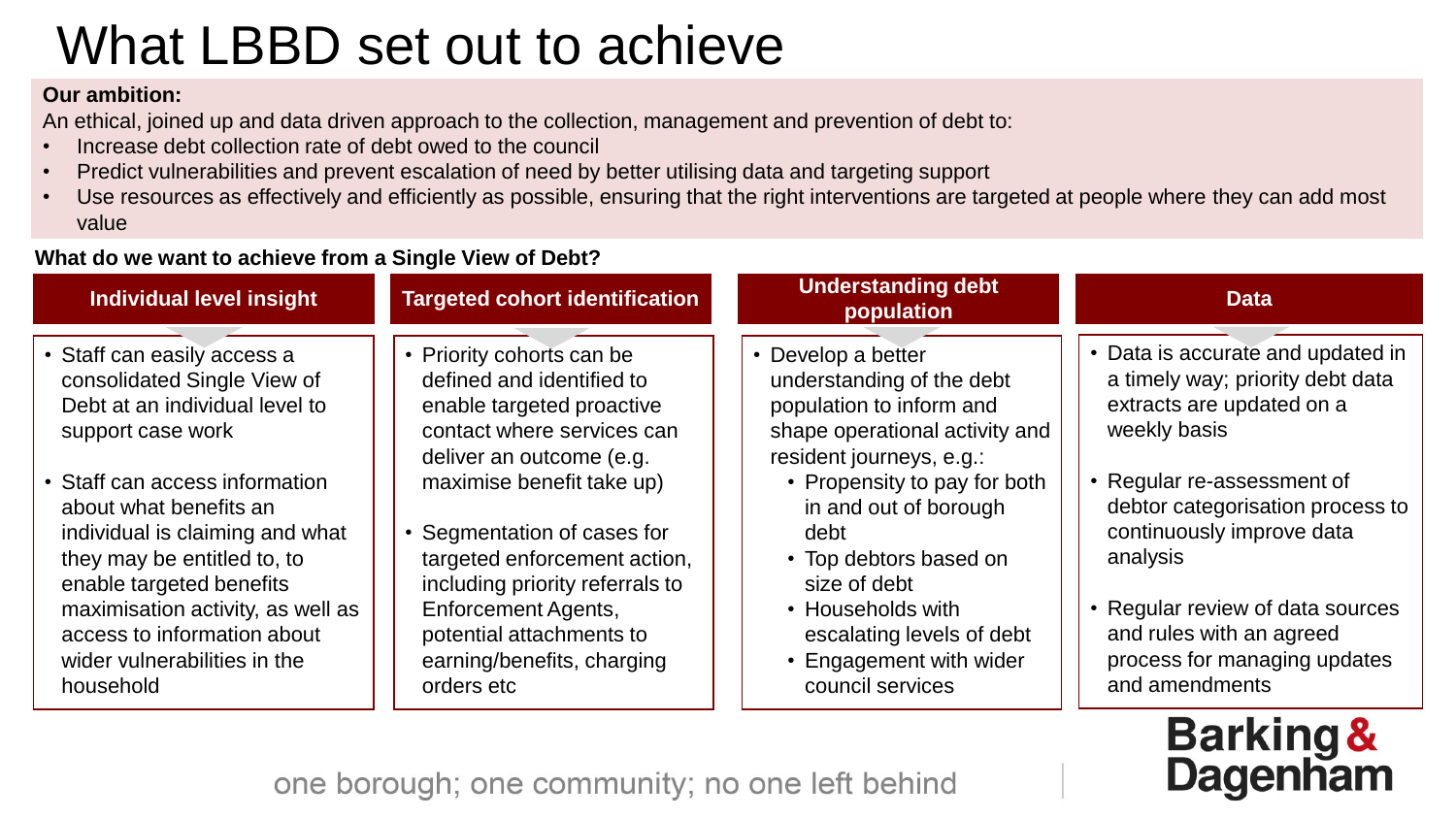### One View will give us

**1 Cohorts 2 Dashboards 3 Case Summaries**

Cohorts will allow teams to target proactive intervention where we can add most value:

- Support residents into steady state of payment
- Increase debt collection
- Maximise benefits for residents
- Reduce residents debt

Dashboards will provide information at a population level helping us to understand more about the residents we support:

- Better understand debt population
- Debt owed, wider vulnerabilities and resident journeys
- Identify priority cohorts
- Enable and drive insight-led service planning

Case Summaries will provide easy access to single view of an individual will:

- Help staff make more informed and timely decisions
- Increase their capacity
- Increase joint and joined up working
- Improve residents experience

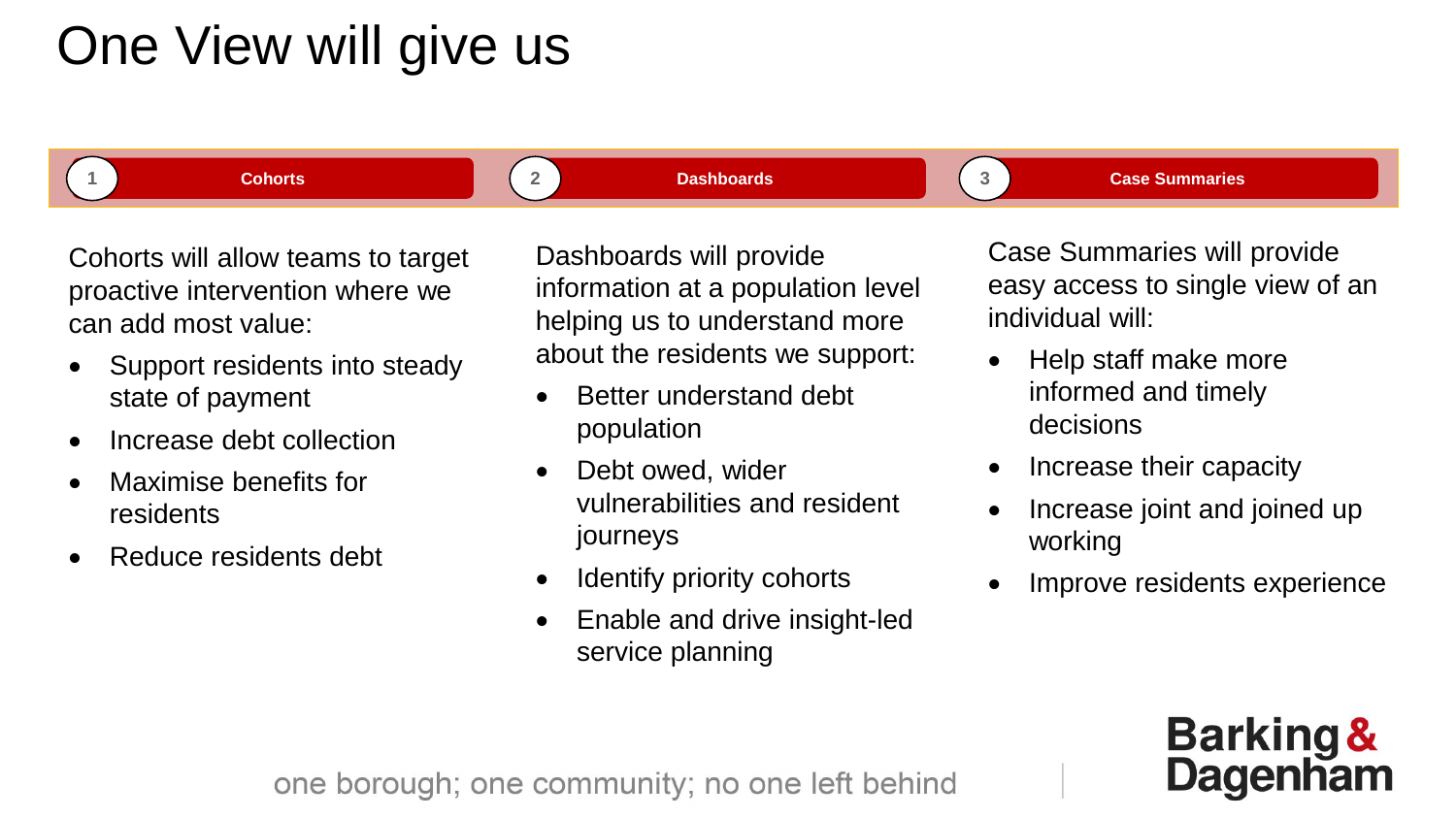### One View will give me.....

- Confidence that council services are working together as interactions with different teams are more joined up
- Reminders about my debt at the point in the process I'm most likely to respond to, based on my history
- Support to manage my debt when I can't pay
- A debt collection approach that is appropriate for my wider circumstance and does not place me under undue stress and pressure
- Opportunity to work towards clearing my debt before the most intensive forms of interventions when my debt might escalate



- Access to a broad range of resident information, existing services and other debts to help me validate any change of circumstances and inform what debt collection activity might be most appropriate
- More time to spend with residents as I don't need to spend time gathering information from different systems
- Access to background information on an individual to provide context to reactive calls from residents, so I can get the most from the discussion

#### **Head of Benefits**

- Access to case summaries for my team, to provide them with information on a resident's holistic situation, including any vulnerabilities and engagement with Council services, enabling conversation to be tailored accordingly and increase chance of engagement
- Information that will enable my team to increase joined up working and identify if a joint visit is required with colleagues in other services, or if a welfare check is required
- Ability to identify where certain resource can be prioritised to increase successful engagement and income maximisation e.g. with certain cohort of residents

# **Barking &<br>Dagenham**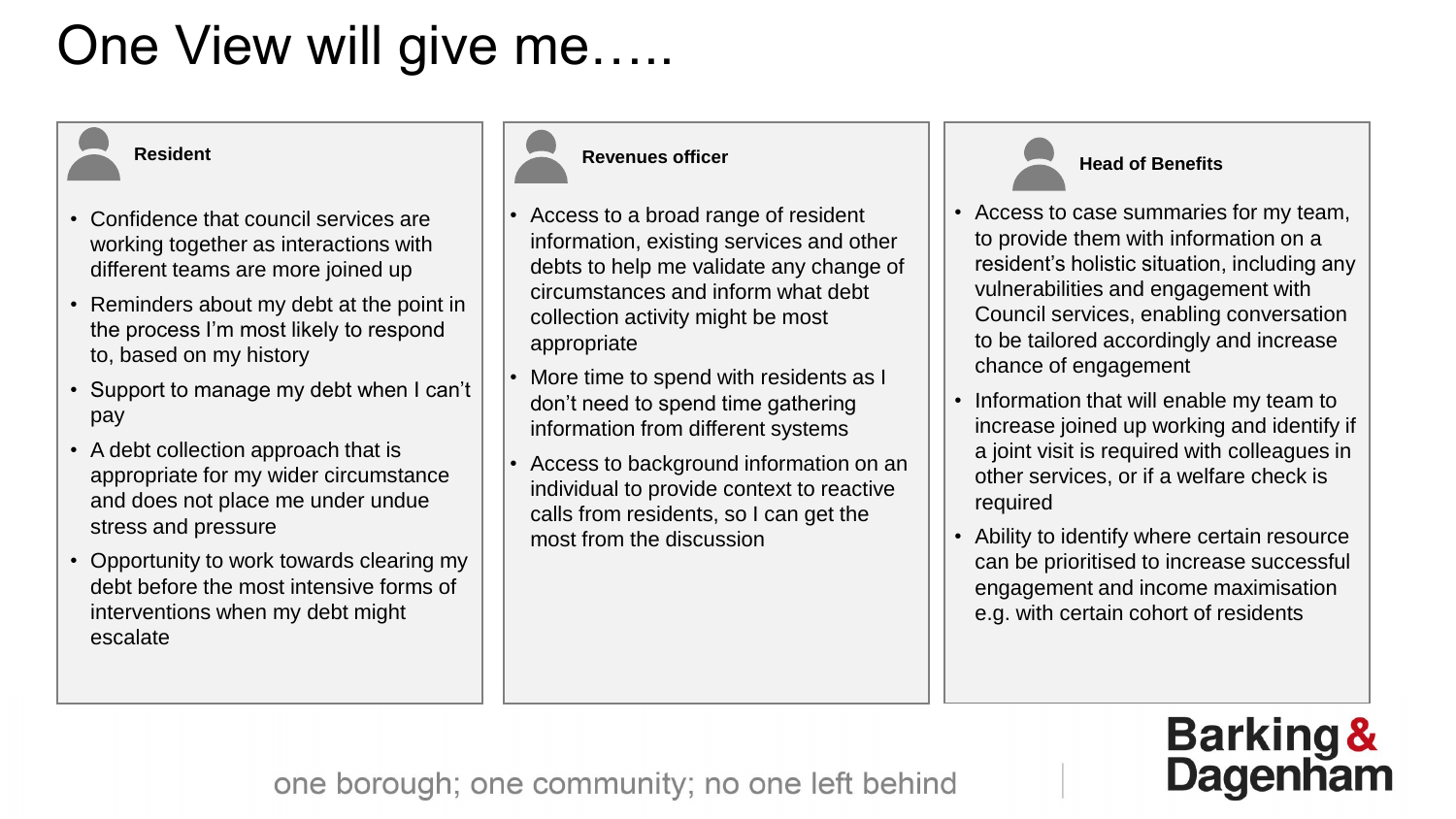#### How we are sharing data





**Barking &<br>Dagenham**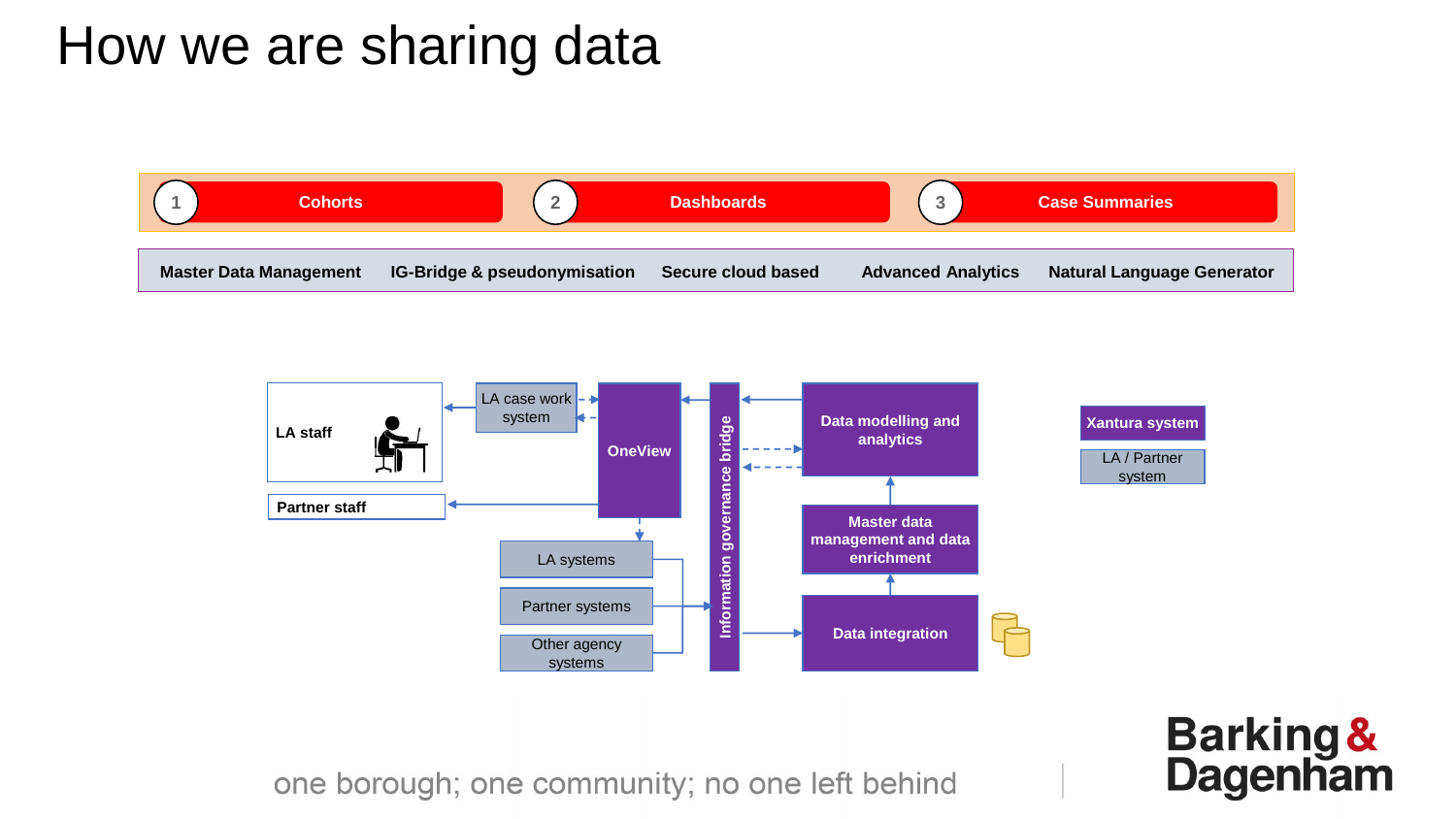#### Closed loop system to evolve our proactive response



**Barking &<br>Dagenham**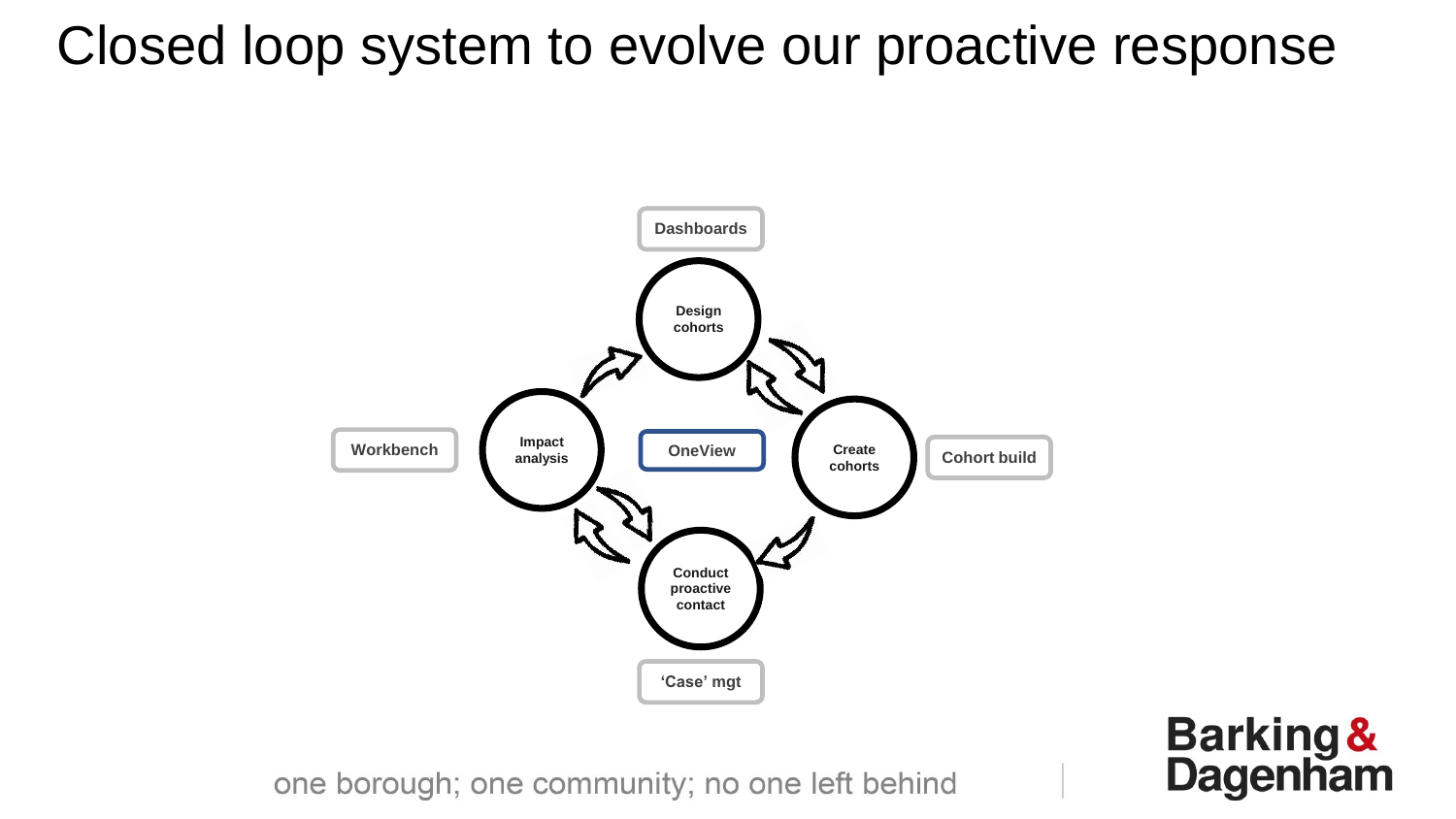### Key insights so far

## £110.81 m of debt £17.74 m of the

OWed to LBBD, £30.68m is sundry

debt owed by 3,753 households

*(currently due across Council Tax, Rent Arrears, General Income, Sundry Debt)*

#### The average debt per household in LBBD is

£646

*(excludes out of borough and sundry debt, and also credit balances and council tax liability)*

total debt is out of borough debt, £8.82m of the Sundry Debt is out of

borough *(deduced from forwarding addresses in latest files)*

Of the households identified with in-

### borough debt within SVoD 26%

have children present

*(As per known household composition in One View. Currently includes all households, not solely those with a debit balance)*

7,919

households have increasing debt

*(a continuous increase in debt looking at all historic data)*

5,360 households owing a total of

 $E29.8m$  are in crisis i

*(excludes out of borough debt and sundry debt, includes only households with a debit balance)*

#### Households in crisis have an average debt of

£5,560 compared to £279 for

households in debt and coping

*(average debt here excludes out of borough and sundry debt, and also credit balances and council tax liability)*

17% of households in debt are

#### known to council services

*(excludes out of borough and sundry debt; includes those with an active intervention, as well as those with a historic intervention. Households included here are only those with a debit balance)*

#### £4.09m total debt for LBBD

should be a priority to recover as it sits across 16,710 households with very high or high financial resilience that are coping with their debt *(excludes out of borough and sundry debt)*

#### **Barking & Dagenham**